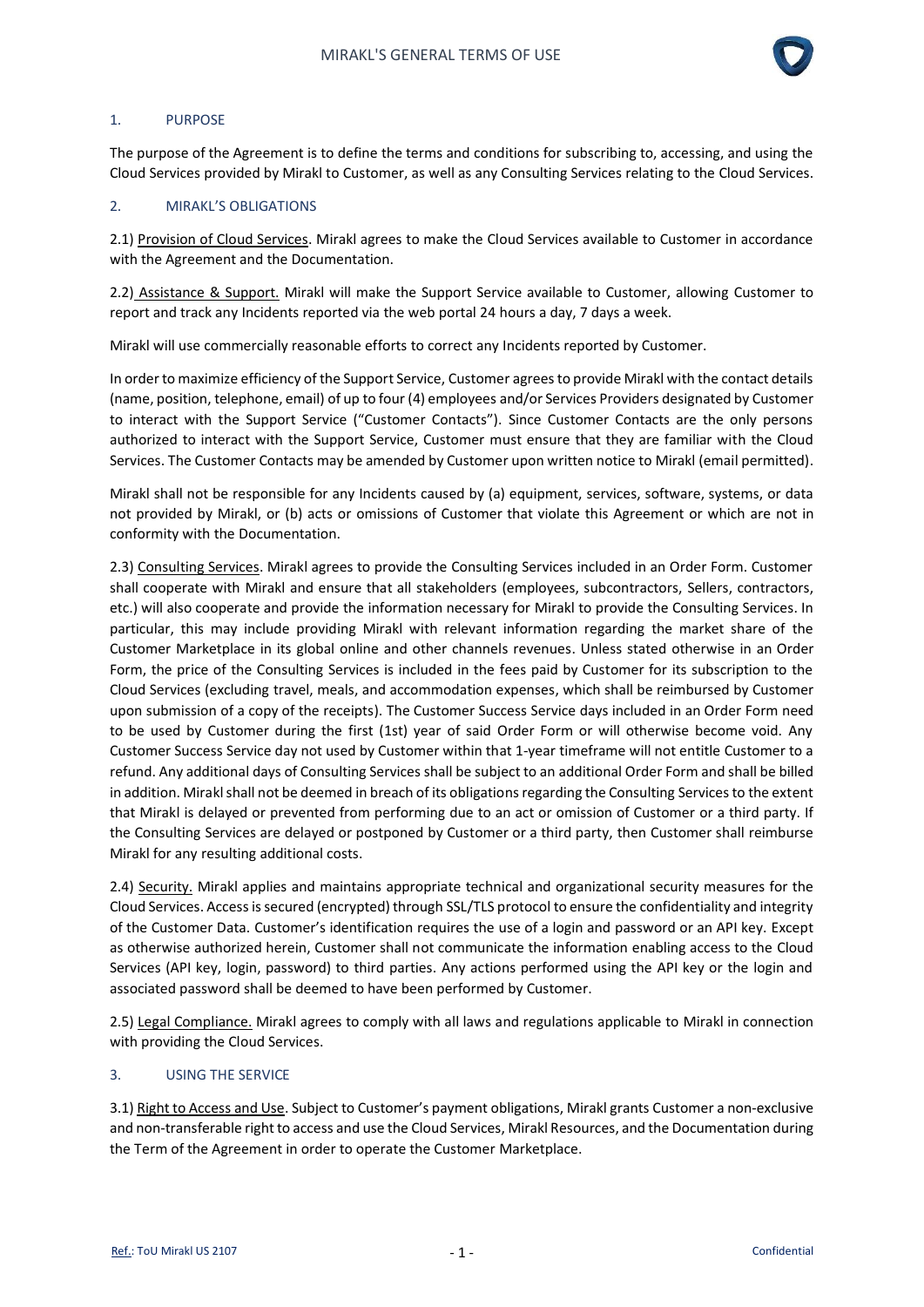

3.2) Authorized Users. Customer may permit Authorized Users to access and use the Cloud Services subject to the following: (i) Customer ensures that the Authorized Users have agreed in writing to comply with the terms of this Agreement; and (ii) a breach of the Agreement by an Authorized User shall be considered a breach by Customer hereunder.

3.3) Services Providers. With Mirakl's prior written consent (email permitted), Customer may permit services providers to access the Cloud Services, Mirakl Resources and/or the Documentation solely for the purpose of providing implementation or systems/application management services to Customer in connection with the Customer Marketplace (each, a "Services Provider"), provided:

(i) Customer and Services Providers have in place a written agreement that includes provisions requiring the Services Providers' compliance with the terms of this Agreement prior to being provided access to the Cloud Services, including without limitation non-disclosure of Mirakl Confidential Information and protection of Mirakl's intellectual property rights;

(ii) Services Providers shall be permitted to access and use the Cloud Services, Mirakl Resources and/or the Documentation solely to support Customer with the implementation, configuration or management of the Customer Marketplace;

(iii) Under no circumstances may Services Providers access and use the Cloud Services, Mirakl Resources and/or the Documentation and/to operate or provide services to any other party, or in connection with such Services Providers' own business operations or for any other purpose; and

(iv) Customer shall indemnify Mirakl, its Affiliates, officers, employees, agents and subcontractors from and against all claims, liabilities, losses, damages and costs (including reasonable attorney fees) suffered by Mirakl or its Affiliates, officers, employees, agents and subcontractors resulting from a breach by a Services Provider of the terms and conditions of this Agreement.

Upon Mirakl's request, Customer shall provide written confirmation to Mirakl that items (i)-(iii) are fulfilled. In addition, Mirakl reserves the right to suspend any Services Provider's access to the Cloud Services, Mirakl Resources and/or the Documentation if Mirakl suspects any unauthorized use of the Cloud Services and/or Mirakl Resources and/or the Documentation

3.4) Payments. Customer shall be solely responsible for the Sellers and all payments made to Sellers. In this regard, Customer shall ensure consistency between payments received from end-customers and payments made to Sellers based on data provided by the Cloud Services.

3.5) Cloud Services Usage Policy. Customer warrants to Mirakl that it will use the Cloud Services in accordance with the laws and regulations applicable to Customer and to the Customer Data. Customer agrees to comply with the Documentation and acknowledges that any use of the Cloud Services that does not comply with the Documentation or the terms of this Agreement may jeopardize the Cloud Service(s), its availability, and its security. Customer shall maintain appropriate security standards for its Authorized Users' use of the Cloud Services and shall not interfere with the Cloud Services' operation and security. In particular, Customer agrees not to perform or authorize penetration testing of the Cloud Services. Customer shall not attempt to circumvent the rules and restrictions for using the Cloud Services, including attempting to reduce the amounts owed to Mirakl by Customer for using the Cloud Services.

# 4. CUSTOMER AND PERSONAL DATA

4.1) Customer Data. Customer is and shall remain the owner of the Customer Data and the rights attached thereto. Customer agrees and warrants to Mirakl that the Customer Data is lawful and does not violate the rights of any third party, including intellectual property rights. Customer is solely responsible for ensuring that the personal data contained in the Customer Data is collected and processed in accordance with the laws and regulations applicable to it.

4.2) Customer Data Backup. The Customer Data is kept by Mirakl during the Term of the Agreement and is periodically backed up by Mirakl for the sole purpose of providing the Cloud Services and, if necessary, its timely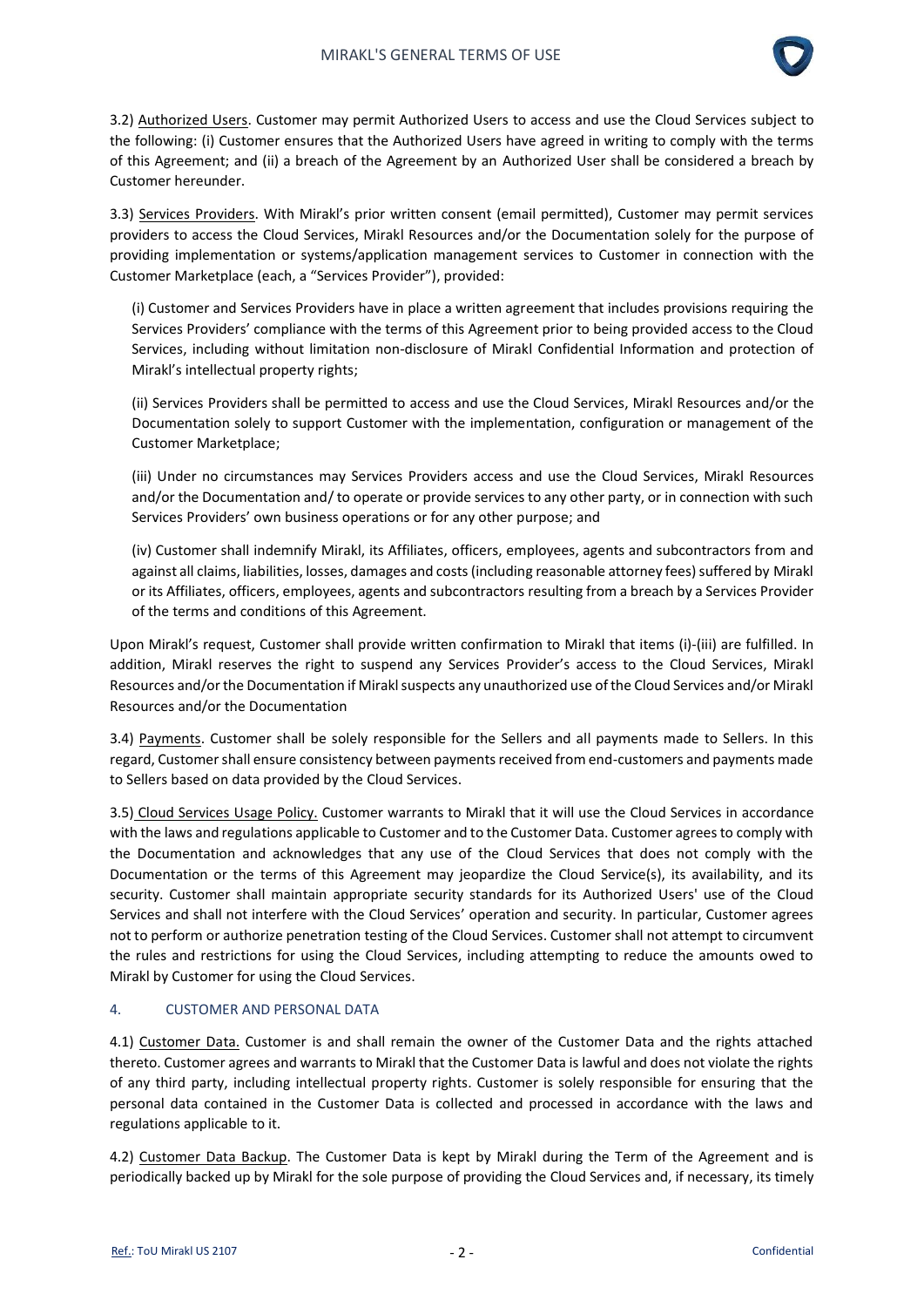

recovery. Customer shall be responsible for regularly backing up its data, files, programs, documentation, and information of any kind that it may have made available to Mirakl or that Mirakl may have had access to while providing the Cloud Services and/or the Consulting Services.

4.3) Personal Data. As required by law or as otherwise agreed by the Parties, the rights and obligations relating to personal data protection may be described in a Data Processing Agreement made supplementary to this Agreement.

4.4) Returning and/or Destroying Customer Data. Upon termination or expiration of the Agreement, upon written request by Customer, Mirakl shall return the Customer Data to Customer in an intelligible form within thirty (30) days of receipt of said request, provided that (i) Customer is current on its payments and (ii) the request is made within thirty (30) days of termination or expiration of the Agreement. In any event, Customer hereby instructs Mirakl to destroy the Customer Data no later than ninety (90) days after termination or expiration of the Agreement.

### 5. FINANCIAL TERMS

5.1) Prices and Payment. Customer agrees to pay all amounts due under the Agreement in accordance with the provisions of the Order Form. Except as provided in Section 7.1, payments made by Customer are nonrefundable, and Customer may not withhold, deduct, or offset any amount owed to Mirakl. Unless otherwise specified on the Order Form, all payments shall be made in USD, without discount, within thirty (30) days of the invoice date. Any purchase order issued by Customer for its internal administrative procedures will be accepted by Mirakl for invoicing purposes only, and Mirakl shall be entitled to issue an invoice and collect payment without a corresponding purchase order. No purchase order, communication, or other documents issued by Customer for its internal administrative procedures shall add to or vary this Agreement.

5.2) Taxes. The fees set forth in an Order Form exclude taxes. The taxes shall be paid by Customer at the rate in force on the day of invoicing. If, as a result of any tax or levy, Customer is required to withhold any amount on any payment to Mirakl, then the amount of the payment to Mirakl shall be automatically increased to totally offset that tax, so that the amount actually remitted to Mirakl, net of all taxes, equals the amount invoiced or otherwise due. Customer shall promptly provide Mirakl with an official receipt for the payment of these taxes to the relevant tax authorities. Customer may provide Mirakl with an exemption certificate that is deemed acceptable by the tax authorities.

5.3) Price Increases. Mirakl reserves the right to increase its prices for each Renewal Term upon 30 days advance notice to Customer.

5.4) Dispute and Late Payments. If Customer believes in good faith that Mirakl has incorrectly billed Customer, Customer must contact Mirakl in writing within 30 days of the invoice date, specifying the error. If an undisputed invoice is not paid in accordance with the Agreement, then Mirakl may charge an interest and a late payment fee (if applicable under applicable law) on any unpaid amount due at the rate of one percent (1%) per month or at the maximum rate permitted by law, whichever is higher, from the date such payment was due until the date such overdue amount (including applicable interest) is paid in full. In the event that any action is taken to pursue collection of any fees payable hereunder, Customer will reimburse Mirakl for any costs associated with such collection, including reasonable legal fees.

5.5) Suspension and Termination. Any late or non-payment of an invoice may result in a late payment reminder/notice being sent to Customer. If Customer fails to pay within ten (10) days of the first reminder, Mirakl may suspend Customer's access to the Cloud Services until Customer has paid the outstanding balance. Customer acknowledges and agrees that temporary suspension of Customer's access to the Cloud Services shall not release it from its obligations, including payment obligations, and that Mirakl will continue to invoice for the Cloud Services during the suspension period in accordance with the fees agreed to on the Order Form. In addition, Mirakl may also terminate this Agreement, if Customer fails to pay the fees due under the Agreement within (30) days of the reminder. Any fees that are unpaid as of the date of termination or expiration of the Agreement will become immediately due and payable.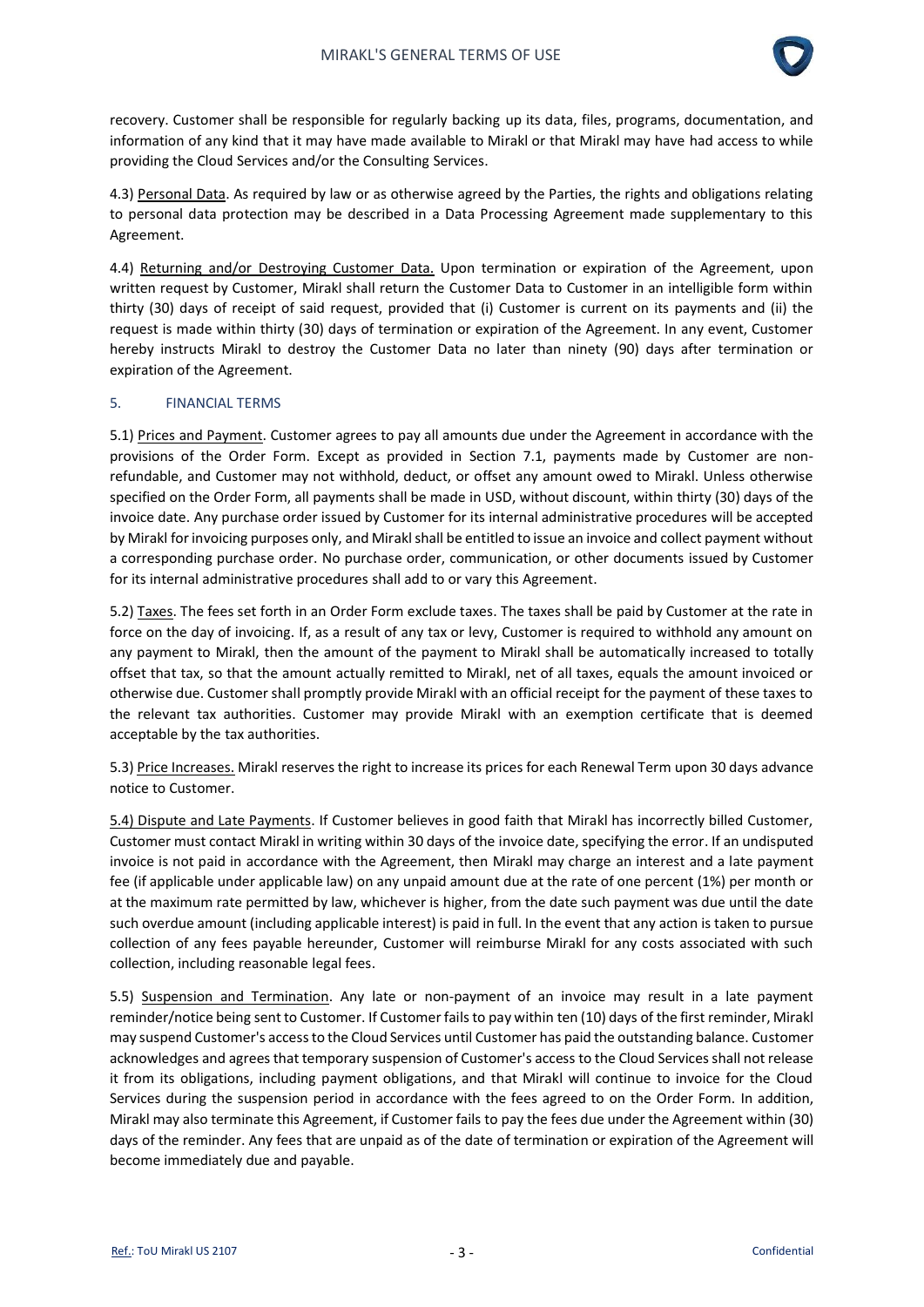

#### 6. TERM – TERMINATION

6.1) Term and Renewal. The Agreement shall take effect on the date the Order Form is executed and will remain in force until the conclusion of the Order Form (the "Initial Term"). Each Order Form shall be renewed in accordance with the terms set forth in the Order Form (each a "Renewal Term").

6.2) Termination Due to a Breach. Either Party may terminate this Agreement upon giving written notice to the other Party if the other Party commits any material breach of the Agreement and i) has not cured such breach within thirty (30) days of its receipt of such notice or ii) immediately if such breach is non-curable. It is expressly agreed that Customer's failure to pay all or part of the invoiced fees on the due dates shall be deemed a material breach.

6.3) Effects of Termination. If the Agreement is terminated or expires, (i) Customer agrees to pay Mirakl all amounts due to it for its subscription to the Cloud Services and the Consulting Services provided or ordered until the end of the Term, (ii) Mirakl shall cease to provide the Cloud Services to Customer, and (iii) Customer shall no longer have the right to access or use the Cloud Services. Sections 4.4, 5, 6.4, 8, 9, 10, 11, 12 and 13 will survive the expiration or termination of the Agreement.

6.4) Returning Confidential Information. Each Party agrees to destroy or return all items provided by the other Party during the provision of the Cloud Services to the other Party within thirty (30) days of termination or expiration of the Agreement, including software, software packages, and documents of any kind whatsoever. Notwithstanding the foregoing, Mirakl shall not be required to destroy or return any remaining items that may have been archived during its normal archiving procedures but agrees to comply with its confidentiality obligations until they are completely deleted.

### 7. WARRANTIES

7.1) Cloud Services Warranty. Mirakl agrees to provide the Cloud Services in substantial compliance with the Documentation and not to reduce the Cloud Services' overall level of security when updating its technical and organizational security measures.

If Mirakl fails to comply with the above commitments, Customer may request that Mirakl modifies the Cloud Services in a compliant manner. If Mirakl is unable to do so, Customer may then request but no later than three (3) months after the impacted Cloud Service is found to be non-compliant, as its sole and exclusive remedy, that the Agreement be terminated and that it be refunded, on a pro rata basis, any Subscription Fees which were prepaid by Customer for its subscription to the Cloud Services for a period postdating termination of the Agreement.

7.2) Cloud Services Availability. Mirakl agrees to ensure the availability of the Production Environment of the Cloud Services 99.5% of the time, as calculated below (hereinafter the "Service Availability").

Unless otherwise agreed by the Parties, Maintenance Operations shall be carried out between midnight and 9:00am (based on the data center location). Except in the case of an emergency Maintenance Operation, Mirakl shall make its best efforts to notify Customer in writing at least forty-eight (48) hours in advance of an upcoming Maintenance Operation.

The Service Availability percentage is calculated as follows:

Service Availability percentage = [(Total Number of Minutes in the Month - Maintenance Operations Window - Downtime) / (Total Number of Minutes in the Month - Maintenance Operations Window)] x 100.

In the event of a failure by Mirakl to meet the Service Availability, the Parties agree to meet to discuss in good faith the actions to be taken in order to correct the Service Availability problem. Mirakl shall also provide an invoice credit to Customer in accordance with the following table, upon Customer's written request:

- Second consecutive month of Service Availability not being met: ten percent (10%) credit.
- Third consecutive month of Service Availability not being met: twenty percent (20%) credit.
- Fourth consecutive month of Service Availability not being met: thirty percent (30%) credit.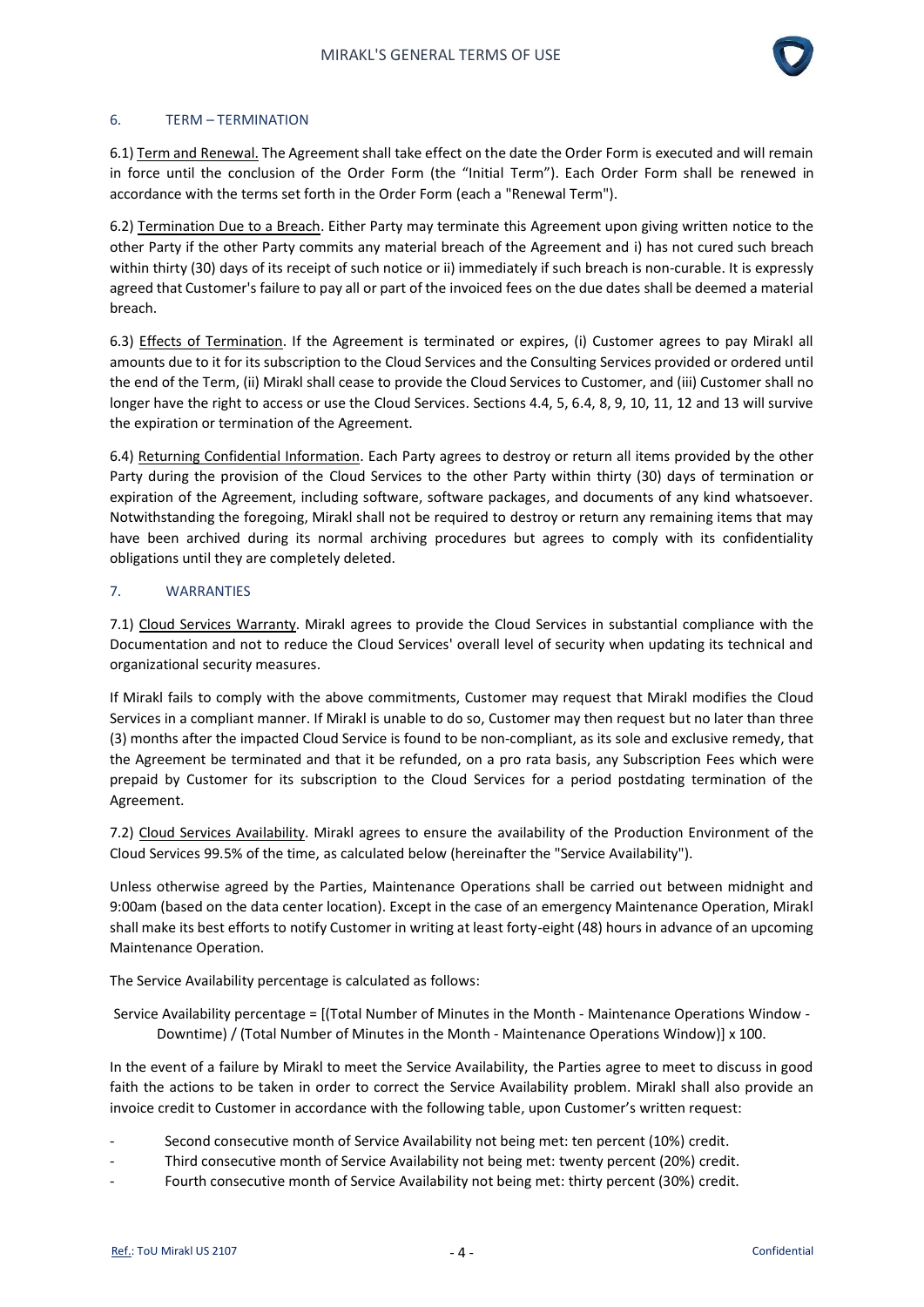

- Fifth consecutive month of Service Availability not being met: forty percent (40%) credit.
- Sixth consecutive month or more of Service Availability not being met: fifty percent (50%) credit.

The credit is calculated based on the Subscription Fees paid by Customer for the Cloud Services for the month affected by the downtime period and is applied to the next invoice.

The issuance of the credit is final and constitutes Customer's sole and exclusive remedy and Mirakl's sole liability for any failure by Mirakl to meet the Service Availability.

7.3) Exclusions. Mirakl's obligations under this section do not apply (i) if the impacted Cloud Service has not been used in accordance with the Agreement, Mirakl Resources, or the Documentation, or (ii) if the impacted Cloud Service's non-compliance or unavailability is not attributable to Mirakl, or iii) if the impacted Cloud Service is provided for free.

7.4) DISCLAIMER. EXCEPTAS EXPRESSLY INDICATED IN THIS AGREEMENT AND TO THE MAXIMUM EXTENT PERMITTED BY APPLICABLE LAW, MIRAKL PROVIDES THE CLOUD SERVICES AND CONSULTING SERVICES ON AN "AS-IS" BASIS AND MIRAKL, ITS AFFILIATES, OFFICERS, DIRECTORS, EMPLOYEES AND AGENTS DISCLAIM ANY AND ALL WARRANTIES OF ANY KIND, WHETHER EXPRESS, IMPLIED OR STATUTORY, INCLUDING REPRESENTATIONS, GUARANTEES OR WARRANTIES OF SATISFACTORY QUALITY, MERCHANTABILITY, FITNESS FOR A PARTICULAR PURPOSE, TITLE, NON-INFRINGEMENT OR ACCURACY. MIRAKL ALSO EXPRESSLY DOES NOT WARRANT OR REPRESENT THAT THE CLOUD SERVICES WILL OPERATE SECURELY, CONTINUOUSLY, OR WITHOUT ERRORS, AND MAKES NO REPRESENTATION OR PROMISE THAT THE CLOUD SERVICES WILL MEET THE NEEDS OF CUSTOMER OR ANY THIRD PARTY OR THAT ANY FUTURE FEATURE WILL BE MADE AVAILABLE, EVEN IF IT IS INCLUDED IN ANY OF MIRAKL'S COMMUNICATIONS OR IN ITS ROADMAP, WHICH CUSTOMER ACKNOWLEDGES AND AGREES TO.

### 8. THIRD-PARTY CLAIMS

8.1) Claims brought against Customer. Subject to the provisions of this section, Mirakl agrees to:

- (i) Defend Customer against any legal action or claim brought against Customer by a third party alleging that Customer's use of the Cloud Services in accordance with this Agreement infringes such third party's patent, trademark, or copyright, and
- (ii) Indemnify Customer against all damages finally awarded against Customer (or the amount of any settlement Mirakl enters into) with respect to these claims.

If a Cloud Service is or, in Mirakl's reasonable opinion, may be subject to a legal action or claim, Mirakl may at its discretion and expense (i) obtain the right to permit Customer to continue to use the Cloud Services, (ii) modify the relevant Cloud Service so that it is non-infringing while remaining substantially functionally equivalent, or, (iii) if Mirakl finds that options (i) and (ii) are not commercially reasonable, terminate the Agreement upon written notice and refund any Subscription Fees which were prepaid by Customer for its subscription to the Cloud Services for a period postdating termination of the Agreement

Mirakl's obligations under this section will not apply if the legal action or claim results from (i) the combination, operation, or use of the Cloud Services with other products, services, or materials not provided by Mirakl, or (ii) use of the Cloud Services otherwise than in compliance with the Agreement, Mirakl Resources, or the Documentation or (iii) if the Cloud Services are provided for free.

The provisions of this section state the sole, exclusive, and entire liability of Mirakl, its Affiliates, licensors and subcontractors to Customer, and is Customer's sole remedy, with respect to covered third-party claims alleging infringement or misappropriation of third-party intellectual property rights.

8.2) Claims brought against Mirakl. Customer will defend Mirakl against claims brought against Mirakl, its Affiliates, officers, employees, agents and subcontractors by any third party related to the Customer Data. Customer will indemnify Mirakl, its Affiliates, officers, employees, agents and subcontractors from and against all legal actions, claims, liabilities, losses, damages and costs (including reasonable attorney fees) suffered by Mirakl with respect to these claims.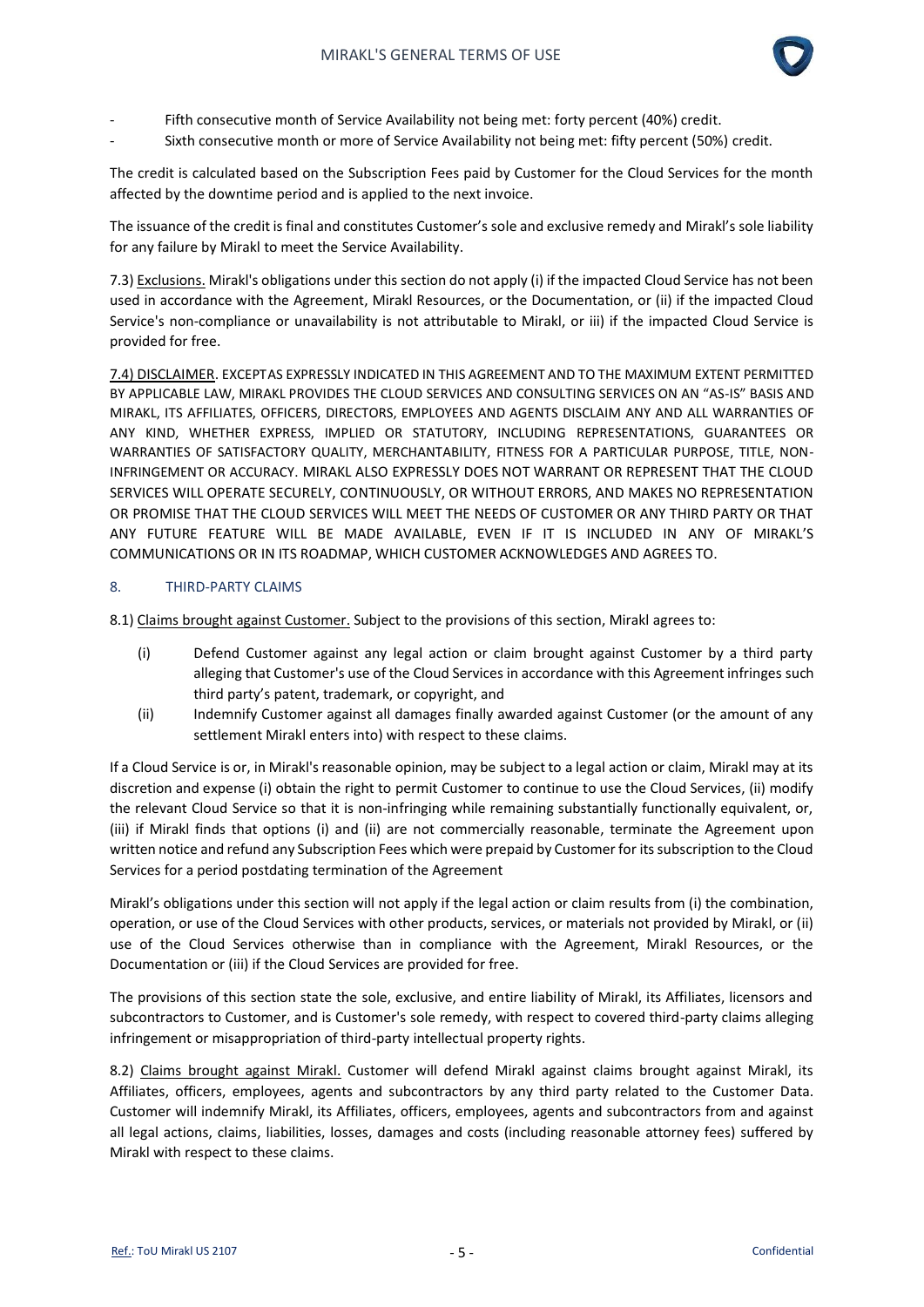

8.3) Applicable Procedure. The Party against whom a third-party claim is brought (the "Indemnified Party") will: i) promptly notify the other Party (the "Indemnifying Party") in writing of any claim; ii) reasonably cooperate and provide with all information and assistance necessary in the defense and may participate in the defense (at its own expense). The Indemnifying Party will have sole control of the defense and settlement, provided that any such settlement will not include a financial or specific performance obligation on, or admission of liability on behalf of the Indemnified Party.

### 9. LIABILITY

9.1) Limitation of Liability. To the maximum extent permitted by applicable law, the total liability of Mirakl (and its Affiliates, officers, employees, agents, and subcontractors) for any and all causes of action arising out of or relating to this Agreement shall be limited to the total amount of the Subscription Fees paid by Customer to Mirakl for the Cloud Services (excluding taxes) during the six (6) months prior to the first event out of which the liability arose.

9.2) Excluded Damages. To the maximum extent permitted by applicable law, in no event shall Mirakl, whether in contract, extra-contractual liability, tort (including negligence), breach of statutory duty, or otherwise, be liable for (A) any special, incidental, exemplary, punitive, indirect or consequential damages, (B) loss of profits, (C) loss of use or corruption of software, data or information, (D) loss of data, (E) loss of sales or business, (F) loss of or damage to goodwill or reputation, (G) the cost of replacing the Cloud Services, the inability to use the Cloud Services, performance or non-performance of the Agreement, even if Mirakl has been notified of the possibility of such damages.

9.3) Exclusions. Nothing in this Agreement excludes or limits either Party's liability resulting from (i) the Parties' obligations pursuant to Sections 8.1 and 8.2, (ii) gross negligence or willful misconduct, (iii) Customer's failure to pay any amounts due under the Agreement, (iv) death or personal injury resulting from a Party's negligence, (v) fraud or fraudulent misrepresentation, and (iv) any other liability which may not lawfully be excluded.

9.4) Liability and third parties. Mirakl makes no commitments to third parties under this Agreement. The access and use of the Cloud Services by a third party or the direct or indirect use by a third party of all or part of the Cloud Services shall be Customer's exclusive liability. In particular, Mirakl excludes all liability for all products and services sold on the Customer Marketplace. It is Customer's responsibility to take the necessary steps to manage the risks with respect to third parties.

9.5) Limitation of Time to File Claims. No claim or action, regardless of form, arising out of this Agreement shall be brought by Customer more than twelve (12) months after the events giving rise to the cause of action occurred.

# 10. INTELLECTUAL PROPERTY RIGHTS; RESTRICTIONS

All intellectual property rights in the Cloud Services (and the underlying software), Mirakl Resources, and the Documentation are and shall remain the property of Mirakl and/or its licensors.

Except to the extent that Customer is expressly permitted to and Mirakl is not allowed to restrict it under applicable law, Customer shall not:

- Use the Cloud Services, Mirakl Resources, and the Documentation to design, develop, distribute, or market similar, equivalent, or substitute services;
- Adapt, modify, transform, or change the Cloud Services, Mirakl Resources, or the Documentation in any way, for any reason whatsoever, including to correct malfunctions;
- Decompile, reverse engineer, or disassemble all or part of the Cloud Services;
- Transcribe or translate the Cloud Services, Mirakl Resources, or the Documentation into other languages;
- Change or circumvent the security measures such as access codes or usernames; and
- Sell, transfer, or rent all or part of the Cloud Service(s), Mirakl Resources, or the Documentation, or right to use it whether for payment or free of charge, by any process or derivative work unless otherwise stipulated in this Agreement.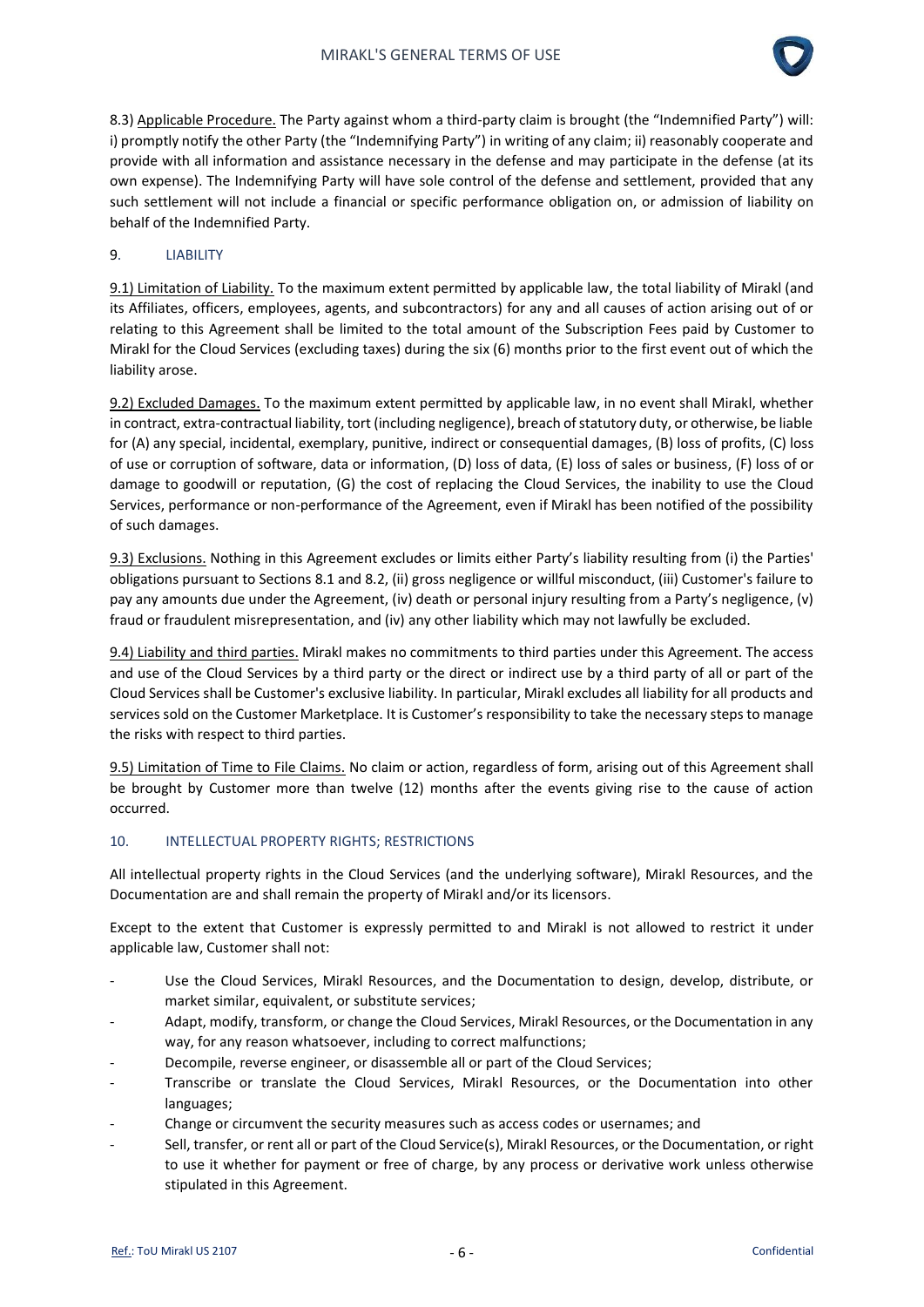

### 11. CONFIDENTIALITY

The Party receiving Confidential Information agrees that, for the duration of the Agreement and five (5) years after its termination or expiration for any reason, the Confidential Information provided by the disclosing Party shall:

- Be protected and kept strictly confidential and be handled by the receiving Party with the same level of care and protection as it uses to protect its own Confidential Information provided that it is at least a reasonable degree of care and protection;
- Be disclosed only to the receiving Party's employees, agents and subcontractors who need to access it and shall only be used by them for performing the Agreement;
- Not be used in whole or in part by the receiving Party for any purpose other than performing its contractual obligations herein without the disclosing Party's prior, written consent. In particular, the Confidential Information shall not be sold, transferred, rented, or commercially exploited; and
- Not be copied, reproduced, or duplicated, in whole or in part, except (i) for the purpose of performing its contractual obligations herein and/or (ii) if expressly approved in writing by the disclosing Party.

In case of disclosure to a Party's employee, agent or subcontractor, such Party shall have its employee, agent or subcontractor sign a confidentiality agreement containing obligations at least as stringent as those stipulated in this Agreement.

Each Party shall ensure that its employees, agents, and subcontractors comply with the obligations set out in this section and shall be liable for any disclosure made in breach hereof by them. If Confidential Information is disclosed in breach of this section, the Party who has knowledge of it must immediately notify the other Party in writing.

The confidentiality obligations stipulated in this section shall not apply to Confidential Information that:

- is or becomes publicly disclosed through no fault or breach of the provisions of this section by the Party that disclosed it;
- was already known by the receiving Party prior to its disclosure, and which can be demonstrated by the existence of documents pre-existing the disclosure;
- was lawfully received from a third party without restrictions and not in breach of the provisions of this section;
- was independently developed by the receiving Party without using and/or relying on any of the disclosing Party's Confidential Information, which can be demonstrated by the existence of written records; and
- whose use or disclosure has been authorized in writing by the disclosing Party.

In addition, on a strictly confidential basis, each Party may disclose the Confidential Information of the other Party to:

- For Mirakl: Affiliates of Mirakl SAS (parent company of Mirakl); and
- For each Party: a) to its advisers, investors, insurance broker and insurers, statutory auditors, tax and social security agencies in the event of an audit; or b) when ordered to do so by a court of law; or c) when such disclosure is necessary to enable enforcement or prove the existence of rights under the Agreement. In the case of (b) and (c), the disclosing Party will provide reasonable advance notice to the other Party and provide reasonable assistance to limit the scope of the disclosure, unless prohibited by law or regulation.

### 12. AGGREGATED DATA

In order to provide Customer with the latest upgrades to the Cloud Services, Mirakl may use anonymized and aggregated Customer Data and information derived from Customer's and its Authorized Users' use of the Cloud Services and Consulting Services to a) improve its products and services (including product features and functionality, workflows, and user interfaces) and develop new products and services, b) maximize resource and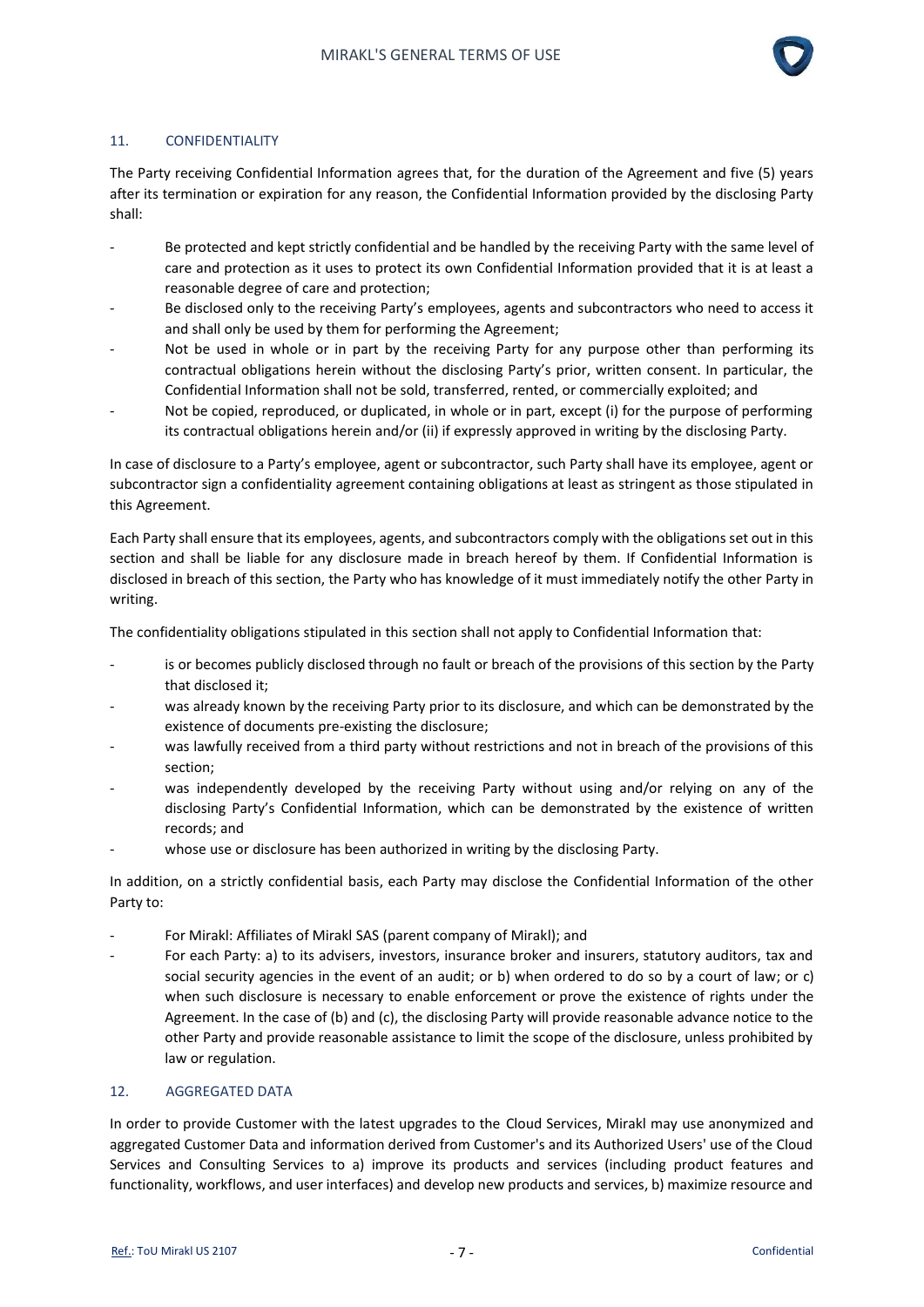

support allocation, c) develop learning algorithms, and d) identify industry trends and developments, indexing and anonymous benchmarking. Unless expressly agreed by Customer, the personal data contained in the Customer Data shall only be used to provide the Cloud Services and the Consulting Services.

## 13. GENERAL PROVISIONS

13.1) Relationship of the Parties. Each Party shall be deemed to be an independent contractor. Nothing in this Agreement shall be deemed to create a partnership, joint venture, or agency relationship between the Parties.

In addition, each Party shall retain its status as an employer with respect to its own personnel. When Consulting Services are provided at Customer's premises, Mirakl's personnel shall comply with the health and safety regulations in effect at said premises as communicated to Mirakl in writing by Customer.

13.2) Non-solicitation of Personnel. Unless Mirakl has given its prior, written consent, Customer shall refrain from directly or indirectly making job offers to Mirakl employees or attempting to employ them in any capacity whatsoever. This non-solicitation obligation shall remain valid during the Term and for a period of twelve (12) months after the expiration or termination of this Agreement for any reason whatsoever. If Customer breaches this obligation, Customer shall compensate Mirakl by paying an amount equal to two times the gross salary received by the employee who was hired during the twelve (12) months prior to such employee's departure.

13.3) Sub-contracting. Mirakl may freely subcontract all or part of the Cloud Services and/or Consulting Services and assumes liability for any breach of the Agreement by its subcontractors.

13.4) Assignment. Neither Party may assign the Agreement without the other Party's prior written consent, provided that each Party may assign this Agreement in its entirety without the other Party's consent to an Affiliate or in connection with a merger, acquisition, or sale of all or substantially all of its assets. Notwithstanding the foregoing, Customer may not assign the Agreement to a company that competes with Mirakl.

13.5) Publicity. Customer authorizes Mirakl to identify Customer as a reference on its websites, in press releases issued by Mirakl, and in any other promotional material.

13.6) Entire Agreement. The Agreement expresses all of the Parties' obligations with respect to its subject matter and supersedes and replaces any and all prior declarations, negotiations, undertakings, verbal or written communications, acceptances, agreements and understandings, having the same subject matter as this Agreement, including any confidentiality agreement signed by the Parties prior to this Agreement. No other general or specific condition communicated by either Party may be enforced against the other Party.

13.7) Notifications. Any business notifications in connection with this Agreement may be sent by email. Any legal notices sent pursuant to the Agreement must be made in writing and (i) delivered by hand, or (ii) sent by registered letter with acknowledgment of receipt to the address indicated in the Agreement, or to any other address communicated by either Party for this purpose. Notification sent by registered letter with acknowledgment of receipt shall be deemed to be received on the date it was delivered. However, Mirakl's notifications regarding the Cloud Services' operation may be made electronically.

13.8) Force Majeure. Neither Party will be liable for any delay in performance or failure to perform its obligations under this Agreement (except for payment obligations) due to any cause or event outside its reasonable control, including acts of God, civil or military authority, acts of war, accidents, third-party communication or computer failures, epidemic or pandemic, natural disasters or catastrophes, strikes or other work stoppages, interruption or failure of utility services or any other cause beyond the reasonable control of the affected Party.

13.11) Miscellaneous. The fact that a Party does not invoke a breach by the other Party of one of its obligations shall not be interpreted as a waiver of that obligation in the future.

Any modifications to the Agreement must be made in writing and signed by an authorized representative of each Party. Any terms or conditions in Customer's purchase order or any other related documentation submitted by or on behalf of Customer to Mirakl do not form part of this Agreement and are void, unless otherwise expressly agreed in writing and signed by both Customer and Mirakl.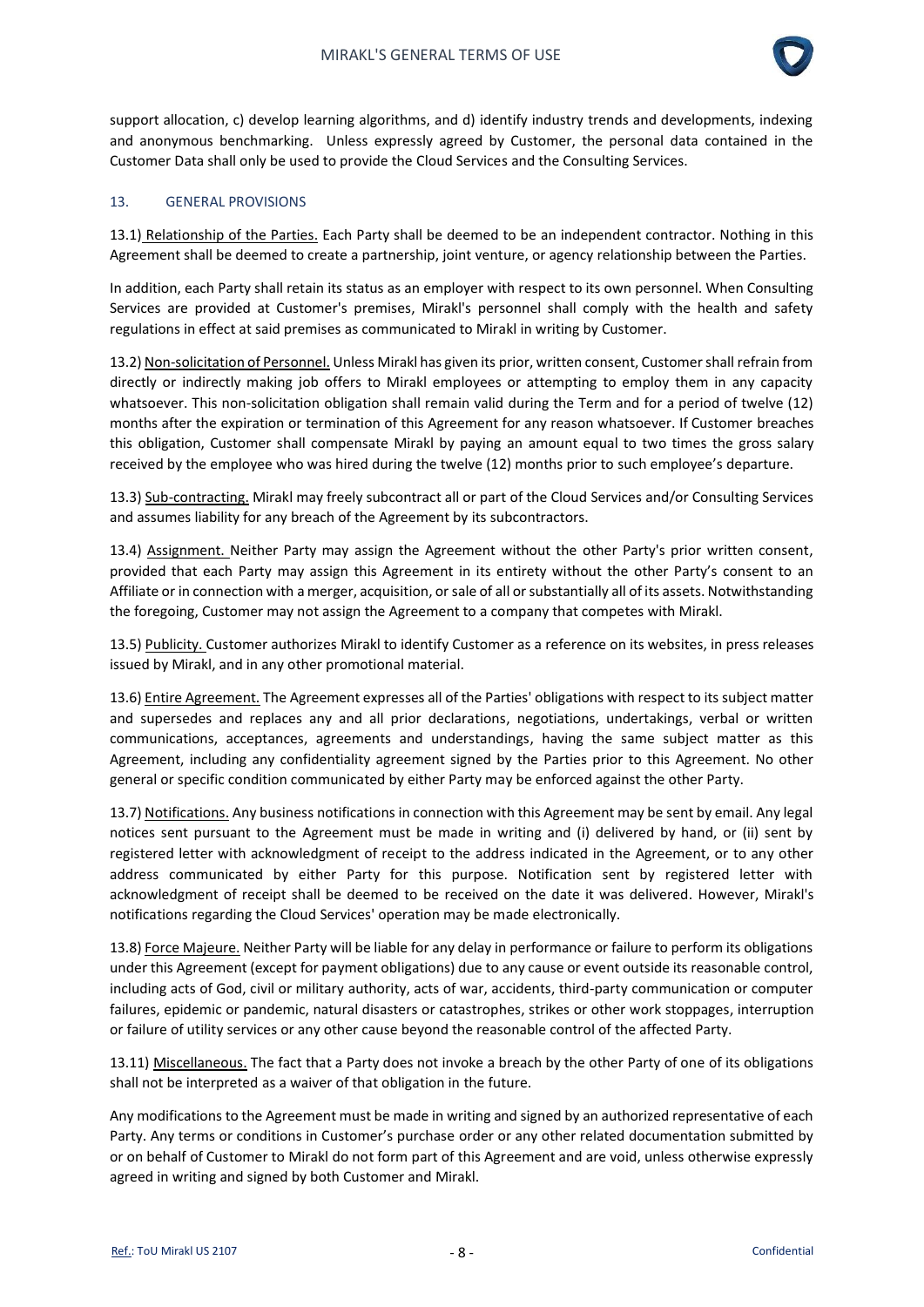

If one or more of the provisions of the Agreement is or becomes null, void, illegal, unenforceable or inapplicable in any manner whatsoever, the validity, legality, or enforceability of the remaining provisions of the Agreement shall not be affected or impaired in any way. However, in this case, the Parties agree to consult each other and to make every effort to include a new clause in the Agreement that restores the intent of the Parties as expressed in the initial clause, in compliance with the applicable legal provisions and regulations.

13.12) Governing Law and Jurisdiction. This Agreement and any disputes hereunder will be governed by the laws of the State of Delaware, without regard to its conflict of law principles, and any litigation shall be submitted to and resolved by a court of competent jurisdiction in Delaware. Each party hereby waives its respective rights to a jury trial of any claim or cause of action relating to or arising out of this Agreement. This waiver is intended to encompass any and all disputes that may be filed in any court and that relate to the subject matter of this Agreement, including contract claims, tort claims, breach of duty claims and all other common law and statutory claims.

13.13) Electronic Records and signature The Parties agree that the records stored by Mirakl (e.g., transaction log used for the calculation of the Business Volume) as well as the electronic communications between the Parties shall be admissible as evidence between the Parties in accordance with applicable law. For this purpose, it is expressly agreed that all technical information concerning Customer and any electronic communications of any nature whatsoever with Customer (including, but not limited to, email, internal messages from the Cloud Services, etc.) may be stored and archived by Mirakl for evidentiary purposes. Both parties agree that their signature can be established in electronic form (sending by facsimile, scanned copy sent via e-mail, or electronic signature) and that, when in electronic form, this Agreement shall be deemed original.

### 14. DEFINITIONS

The terms defined in this section apply to capitalized words in the Agreement.

"Affiliate": means any legal entity in which Customer or Mirakl SAS (Mirakl parent company) directly or indirectly, holds more than fifty percent (50%) of such entity's shares or voting rights. Any legal entity will be considered an Affiliate as long as that interest is maintained.

"Agreement": means in order of prevalence, (i) the Order Form, (ii) these Terms of Use and, where applicable, (iii) its appendices.

"Authorized User": means any individual to whom Customer grants authorization to use the Cloud Services.

"Channel": means a technical feature allowing Customer for the purpose of operating the Customer Marketplace to distinguish its Sellers' products and services according to the criteria proposed by the Cloud Services.

"Cloud Service": means each of the hosted services that are provided by Mirakl that have been subscribed to by Customer in the Order Form, as further described in the Service Description.

"Confidential Information": means any information from a disclosing Party communicated to, entrusted to, or obtained in any form whatsoever, verbally or in writing, by the receiving Party, including but not limited to: (i) any technical, operational, or commercial information relating to the Cloud Services or the Consulting Services, including Mirakl Resources and the Documentation; (ii) solutions, products, technologies, software, know-how, tangible or intangible research results, information about customers and/or prospects, business strategies; (iii) any information identified as "confidential"; and (iv) any information that is confidential in nature or the receiving Party knows, or ought reasonably to know, is confidential.

"Consulting Services": means technical or business consulting services ordered by Customer in the Order Form.

"Customer": means the legal entity identified as the customer in the Order Form.

"Customer Data": means all data entered into a Production Environment of the Cloud Services by Customer and/or its Authorized Users.